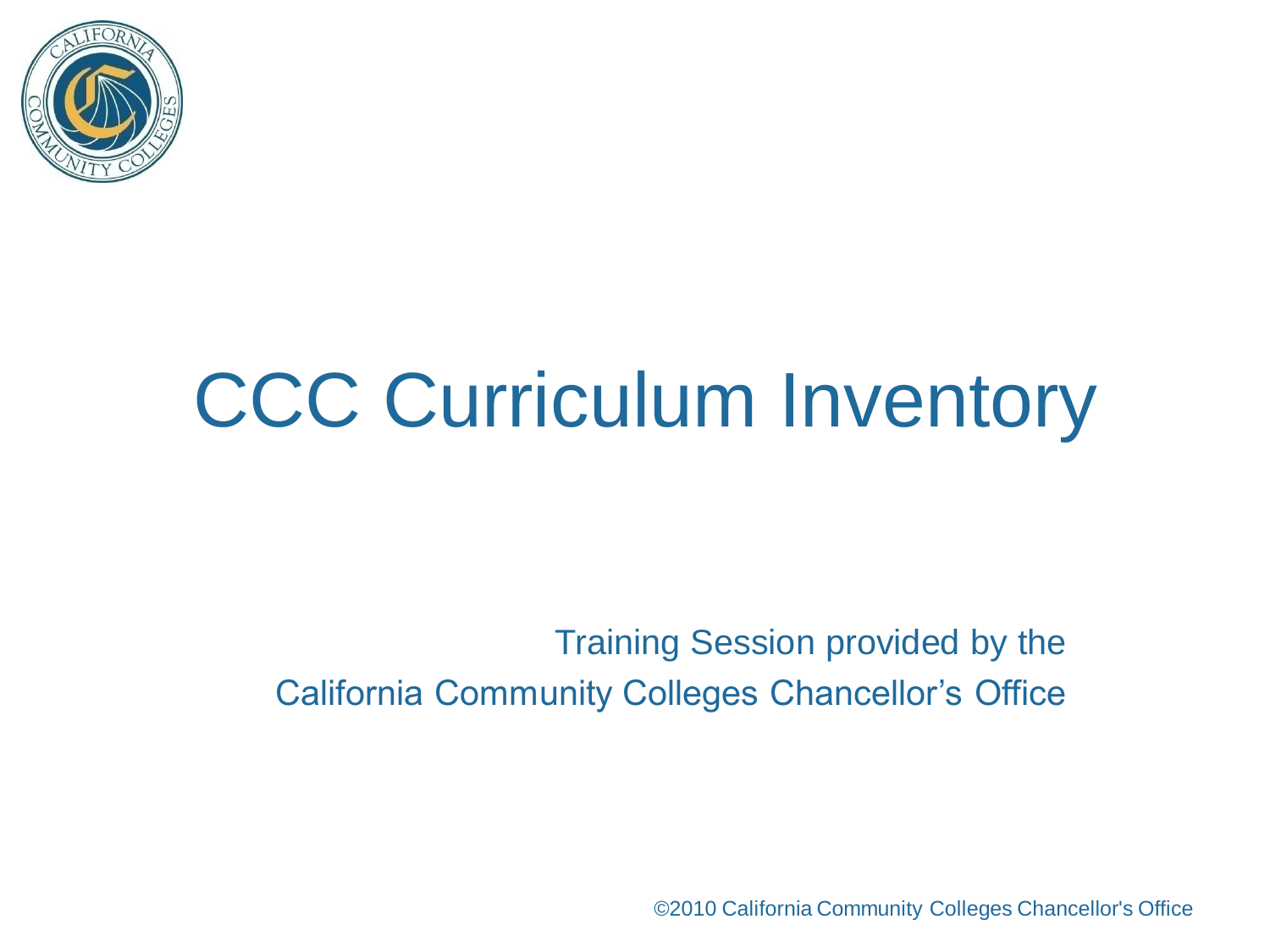

#### The homepage for the CCC Curriculum Inventory [www.curricunet.com/cccco](http://www.curricunet.com/cccco)

©2010 California Community Colleges Chancellor's Office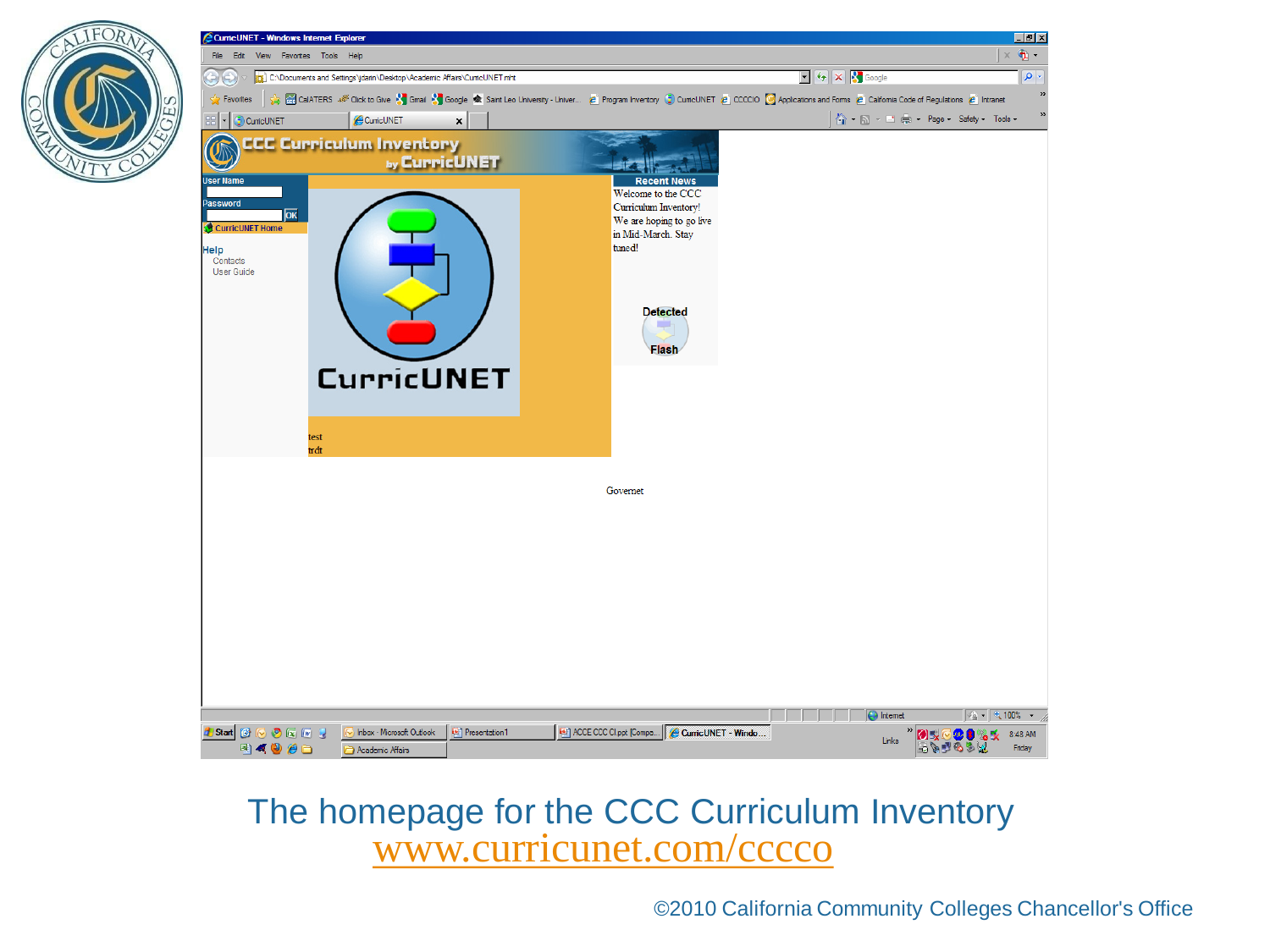

## Completely online inventory of programs

- Proposals will be submitted online
- Approved proposals will be stored online
- Eventually, colleges will be able to perform real-time queries of the inventory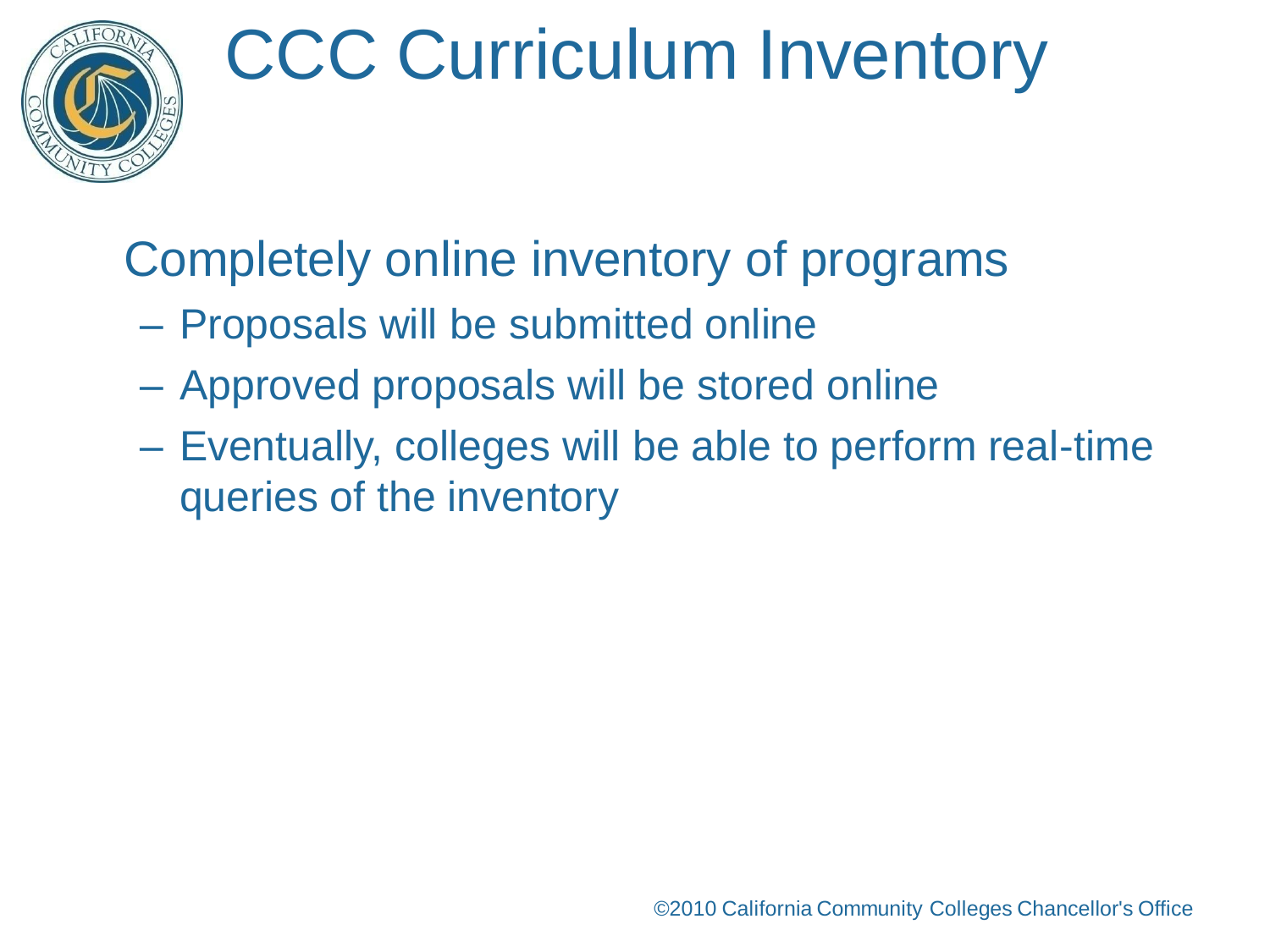

## Roll out will begin in mid-March with a small test group.

### Training will begin in April

- Every Tuesday and Thursday through April
- Schedule has not been announced; stay tuned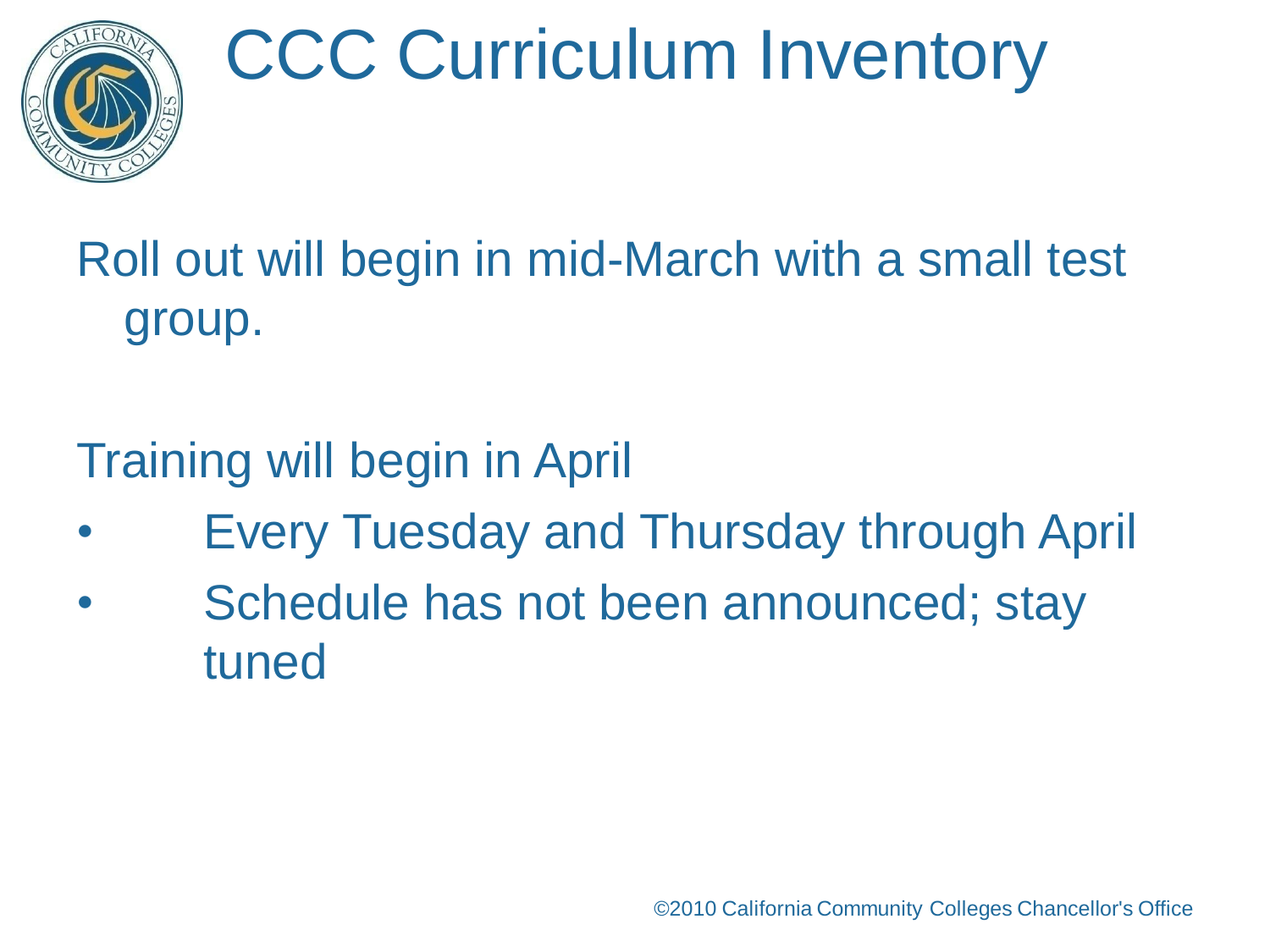### Three types of schools in the California Community College System

- Those with CurricUNET
- Those with another type of electronic curriculum management systems (Banner, Datatel, etc)
- Those without an electronic curriculum management systems system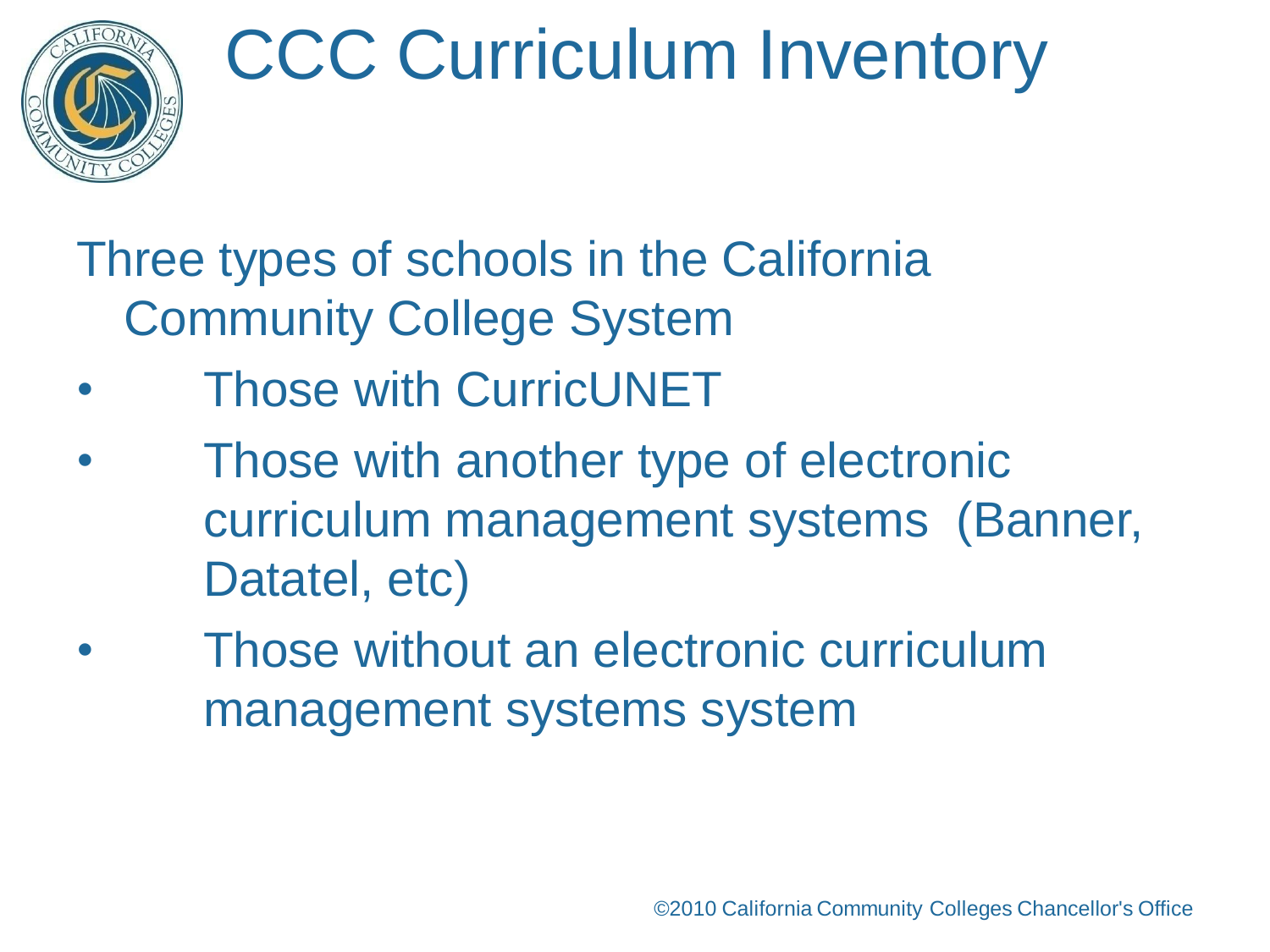

For those of you at one of the latter two types of colleges, DON'T PANIC.

- The CCC Curriculum Inventory will have an interface for other electronic curriculum management systems that are used.
- For colleges without an electronic curriculum management systems , there will be a bulk-load feature that will allow the college to submit the proposal electronically.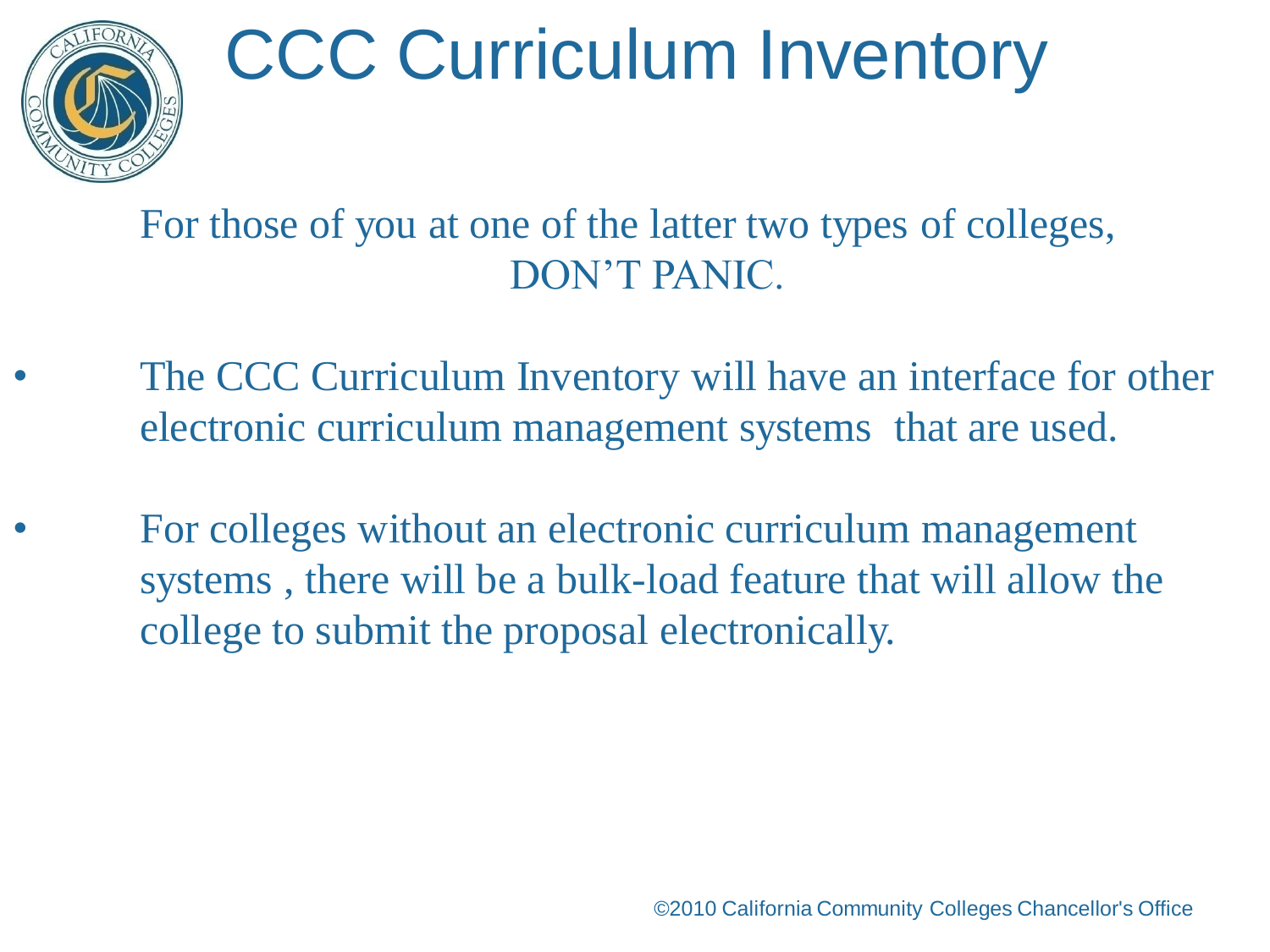

Some identifiable changes that the CCC CI will bring about:

- Proposals for credit degrees and Certificates of Achievement will now need to be submitted separately.
- Colleges will be able to track the status of their proposal directly through the CCC CI.
- Signatures pages will still need to be signed; however, they will be scanned and submitted with the proposal, and then kept locally.